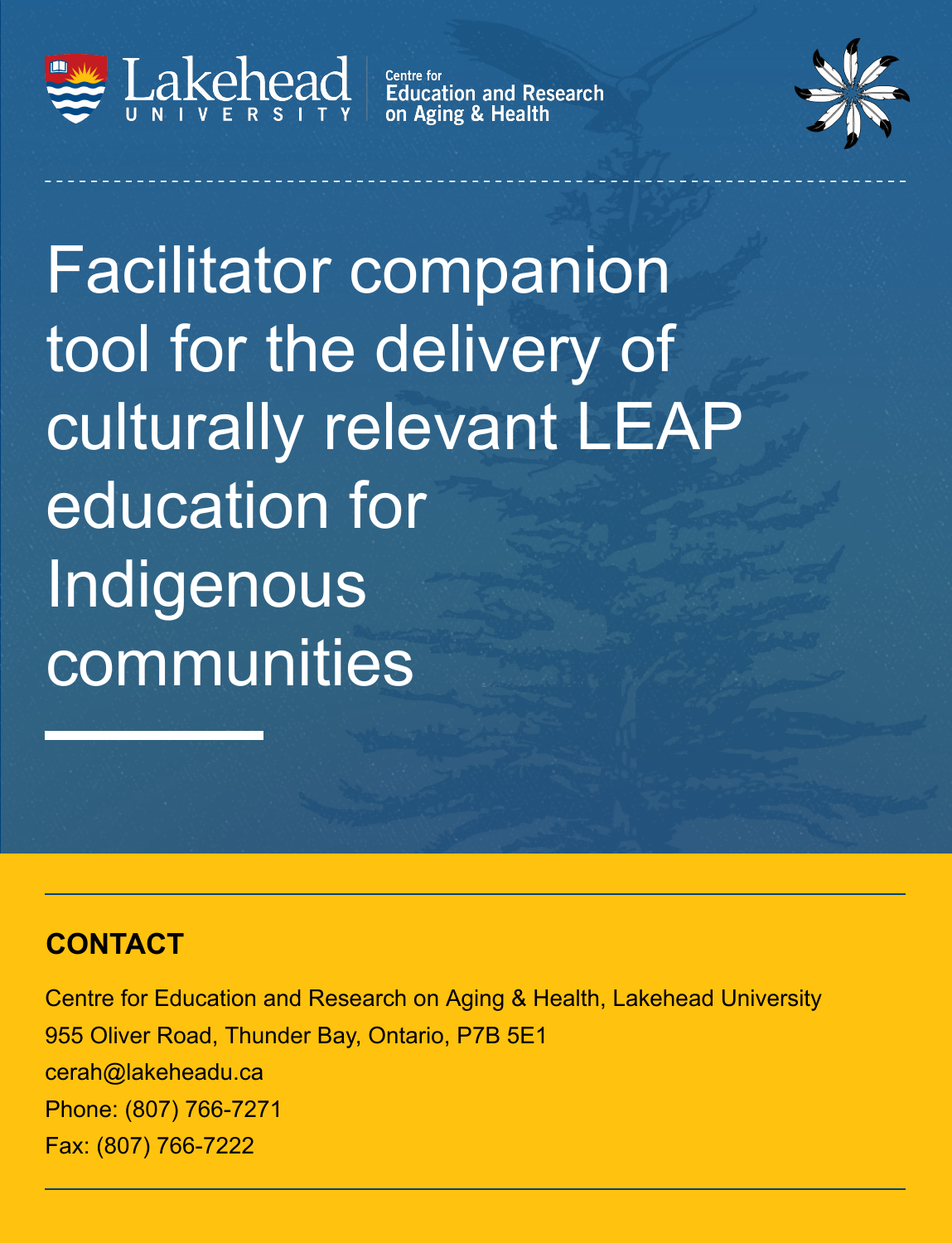# THE CURRICULUM

The Learning Essential Approaches to Palliative Care (LEAP) Core, developed by Pallium Canada, is targeted to registered health care professionals (including physicians, nurses, pharmacists, social workers, occupational therapists, physiotherapists, etc.) who provide care to patients with life-limiting illness, and whose primary focus is not palliative care. This Group Learning program has been certified by the College of Family Physicians of Canada for up to 28 Mainpro+ credits. LEAP Core is designed to teach participants the essential, basic competencies of the palliative approach to care. It is also a tool to develop teamwork, promote inter-professional collaboration, and provide mentorship. LEAP Core is a two-day (14 hour) course, offered in a workshop format for a maximum of 25 learners, with a ratio of 10:1 participants to facilitators. It provides a variety of learning activities including small and large group learning and discussions, case-based activities, and short videos.

There are 13 modules throughout the curriculum:

- Being Aware
- Taking Ownership
- Decision Making
- GI, Nutrition & Hydration
- Advance Care Planning
- Delirium
- Respiratory Symptoms
- Psychosocial & Spiritual Care
- Grief
- Essential Conversations
- Last Days & Hours
- Palliative Sedation
- Resources & Materials

# THE ENHANCEMENTS

This enhanced education delivery has been designed in consultation with a curriculum advisory committee comprised of Indigenous and non-Indigenous palliative care providers and educators. The advisory committee worked to develop enhancements to the content and delivery of the LEAP Core course to ensure that the facilitation process is culturally relevant and appropriate for Indigenous communities.The advisory committee recognized the cultural diversity of Indigenous communities' experiences, knowledge, and teachings regarding death and dying. As a result, the process of delivering the training is not grounded in any one community's particular local traditions, values, and beliefs. The workshop is grounded in the teaching concepts of the Indigenous Wellness Framework that focuses on health and balance, and combined with the holistic focus of palliative care. The enhancements do not interfere with the Group Learning accreditation certified by the College of Family Physicians of Canada.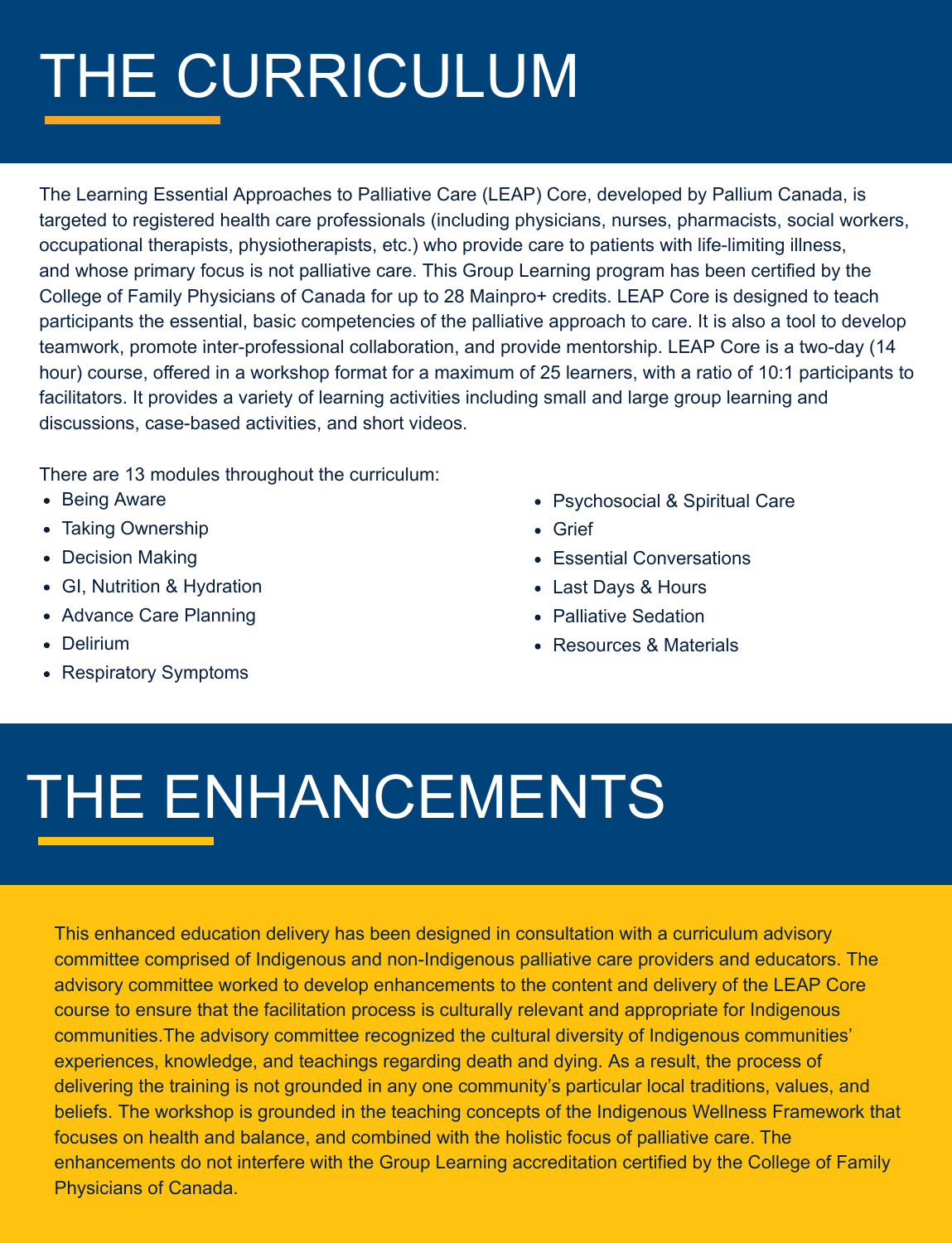## THE FACILITATION PROCESS

### **Resources & Materials**

For the workshops, each participant will receive:

- The latest edition of the LEAP Core curriculum (hard copy and electronic format)
- Pallium Palliative Pocketbook (hard copy)
- CERAH enhancement material (supplementary content and local resources in hard copy and electronic format)
- Additional Indigenous resources, including Canadian Virtual Hospice *Indigenous Voices: Stories of Serious Illness and Grief* vignettes and free online resources and support.

### **Facilitation Teams**

Similar to other Centre for Education and Research on Aging & Health (CERAH) led LEAP education, facilitation teams of three are responsible for delivering the curriculum. Generally the teams will include a physician, a nurse, and a social worker, and at least one member of the facilitation team will be Indigenous. Each workshop also includes a local Elder/Knowledge Carrier as part of the facilitation team, who is knowledgeable about the traditional ceremonies, history, and needs of the area. They can provide teachings throughout the two days and additionally offer support to participants as they engage in the education. The Elder/Knowledge Carrier provides an opening and closing to each day of education. A Knowledge Broker from CERAH will also be present during the workshop to act as a resource to the facilitators and participants.

### **Community Engagement**

Before the workshop is delivered the CERAH education team meets with the community/organization lead(s). This engagement focuses on introducing the education team to the community(ies) as well as situating the training within the context of the larger goal of enhancing capacity. These meetings provide the community(ies) with the opportunity to discuss values, cultural and spiritual beliefs and practices, and educational needs as well as any additional resources, tools, and strategies that could be used to tailor the education to respond to unique community needs.

If your community or organization would like to schedule a workshop, or receive more information about this training, please contact CERAH at (807) 766-7271 or cerah@lakeheadu.ca